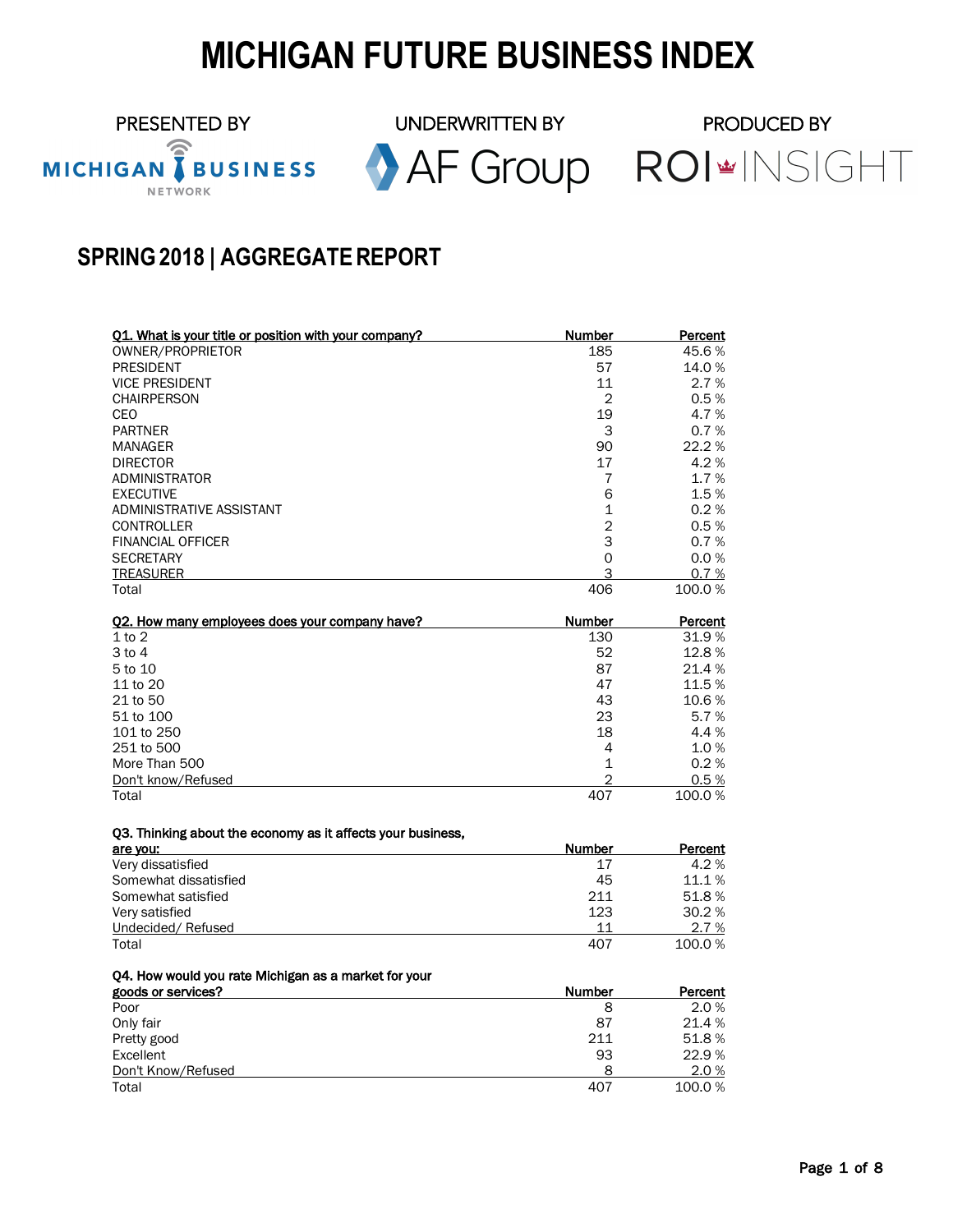#### Q5. How would you rate Michigan's tax system as it affects

| your business?     | Number | Percent |
|--------------------|--------|---------|
| Very unfair        | 26     | 6.4 $%$ |
| Mostly unfair      | 74     | 18.2 %  |
| Mostly fair        | 252    | 62.1%   |
| Very fair          | 30     | 7.4 %   |
| Don't Know/Refused | 24     | 5.9%    |
| Total              | 406    | 100.0%  |

| Q6. What do you see as the single greatest challenge to your |                |         |
|--------------------------------------------------------------|----------------|---------|
| business over the next year?                                 | Number         | Percent |
| Keeping/attracting good employees                            | 90             | 22.7 %  |
| Expanding/ Growth/ Finding new business                      | 27             | 6.8%    |
| The economy/ Lack of disposable income/ Uncertainty          | 23             | 5.8%    |
| Regulations/ Government interference                         | 19             | 4.8%    |
| Finding/Retaining clients                                    | 19             | 4.8%    |
| ACA/ Health care                                             | 15             | 3.8%    |
| Cash flow/ Funding/ Revenue                                  | 9              | 2.3%    |
| Making a profit/ Sales/ Income                               | 9              | 2.3%    |
| Keeping up with demand                                       | 12             | 3.0%    |
| Staying in business/ Maintaining                             | 18             | 4.5%    |
| Taxes                                                        | 13             | 3.3%    |
| Costs/Expenses                                               | 30             | 7.6%    |
| Competition                                                  | 20             | 5.1%    |
| Advertising/Marketing                                        | 13             | 3.3%    |
| Market growth                                                | 6              | 1.5%    |
| We need more space                                           | 4              | 1.0%    |
| Equipment/inventory needs                                    | 9              | 2.3%    |
| IT upgrades/ Keeping up with technology                      | 7              | 1.8%    |
| Politics/ The president                                      | $\overline{7}$ | 1.8%    |
| Weather/Tourism                                              | 6              | 1.5%    |
| Misc                                                         | 5              | 1.3%    |
| Don't know/ Refused/ Nothing                                 | 35             | 8.8%    |
| Total                                                        | 396            | 100.0%  |

# Q7. What are you most optimistic about when it comes to

| your business?                               | Number       | Percent |
|----------------------------------------------|--------------|---------|
| Growing/Expanding the business               | 53           | 13.6 %  |
| The economy/ Diversification                 | 37           | 9.5%    |
| My staff/ Ability to find staff              | 16           | 4.1%    |
| I have a good product/ Service/ Niche        | 13           | 3.3%    |
| Increased/stable demand for services/product | 13           | 3.3%    |
| Business is good/ Continuing as usual        | 24           | 6.2%    |
| Profits/ Sales/ Income                       | 28           | 7.2%    |
| Create/ More opportunities/ Collaborations   | 21           | 5.4%    |
| Customers old and new                        | 36           | 9.3%    |
| Politics/ Hope for reforms                   | 15           | 3.9%    |
| Strong/New/Advanced technology               | 11           | 2.8%    |
| Our location/ Community                      | 2            | 0.5%    |
| Improving business climate/market            | 16           | 4.1%    |
| People will always need my service/product   | 15           | 3.9%    |
| I love my work/ Work hard                    | 6            | 1.5%    |
| Trade and exporting                          | $\mathbf{2}$ | 0.5%    |
| Flexible/ Being adaptable/ Innovation        | 3            | 0.8%    |
| Awareness/Reputation/Established             | 12           | 3.1%    |
| Weather/Tourism                              |              | 1.8%    |
| Retirement                                   | 8            | 2.1%    |
| Misc                                         | 0            | 0.0%    |
| Don't know/ Refused/ Nothing                 | 51           | 13.1 %  |
| Total                                        | 389          | 100.0%  |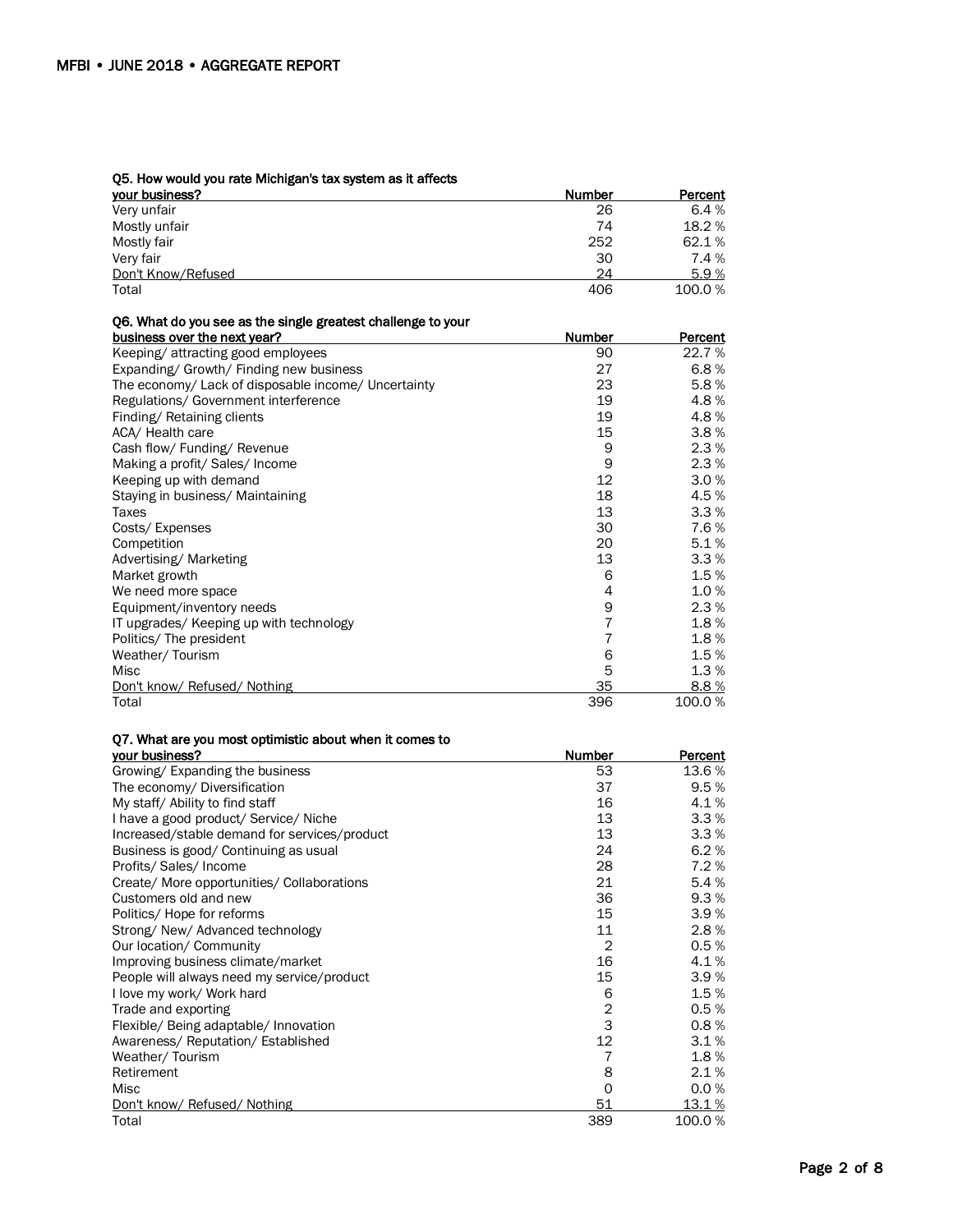| Q8. Did your sales decrease, remain the same or increase?                                   | Number        | Percent        |
|---------------------------------------------------------------------------------------------|---------------|----------------|
| Decrease                                                                                    | 56            | 13.8%          |
| Remain the same                                                                             | 142           | 34.9%          |
| Increase                                                                                    | 188           | 46.2%          |
| Does not apply to my business                                                               | 17            | 4.2%           |
| Don't Know/Refused                                                                          | 4             | 1.0%           |
| Total                                                                                       | 407           | 100.0%         |
| Q9. Did your number of employees decrease, remain the same                                  |               |                |
| or increase?                                                                                | Number        | Percent        |
| Decrease                                                                                    | 36            | 8.9%           |
| Remain the same                                                                             | 263           | 64.9%          |
| Increase                                                                                    | 86            | 21.2%          |
| Does not apply to my business                                                               | 20            | 4.9%           |
| Don't Know/Refused                                                                          | 0             | 0.0%           |
| Total                                                                                       | 405           | 100.0%         |
|                                                                                             |               |                |
| Q10. Did the average wage level of your employees decrease,<br>remain the same or increase? | Number        | Percent        |
| Decrease                                                                                    | 8             | 2.0%           |
| Remain the same                                                                             | 195           | 48.0%          |
| Increase                                                                                    | 173           | 42.6%          |
| Does not apply to my business                                                               | 28            | 6.9%           |
| Don't Know/Refused                                                                          | 2             | 0.5%           |
| Total                                                                                       | 406           | 100.0%         |
| Q11. Did the profitability of your business decrease, remain                                |               |                |
| the same or increase?                                                                       | Number        | Percent        |
| Decrease                                                                                    | 81            | 19.9%          |
| Remain the same                                                                             | 150           | 36.9%          |
| Increase                                                                                    | 154           | 37.8%          |
| Does not apply to my business                                                               | 14            | 3.4%           |
| Don't Know/Refused                                                                          | 8             | 2.0%           |
| Total                                                                                       | 407           | 100.0%         |
| Q12. Did your major investments in plants and equipment                                     |               |                |
| decrease, remain the same or increase?                                                      | Number        | Percent        |
| Decrease                                                                                    | 41            | 10.1%          |
| Remain the same                                                                             | 214           | 52.6%          |
| Increase                                                                                    | 88            | 21.6%          |
| Does not apply to my business                                                               | 58            | 14.3%          |
| Don't Know/Refused                                                                          | 6             | 1.5%           |
| Total                                                                                       | 407           | 100.0%         |
| 013. How would you rate your access to qualified personnel                                  |               |                |
| for your business?                                                                          | <b>Number</b> | Percent        |
| Poor                                                                                        | 62            | 15.2%          |
| Only fair                                                                                   | 127           | 31.2%          |
| Pretty good                                                                                 | 132           | 32.4%          |
| Excellent                                                                                   | 42            | 10.3%          |
| Does not apply to my business                                                               | 43            | 10.6%          |
| Don't Know/Refused                                                                          | 1             | 0.2%           |
| Total                                                                                       | 407           | 100.0%         |
| Q14. Over the past year, did you have difficulty finding                                    |               |                |
| qualified candidates with the right skills and talent to fill                               |               |                |
| fulltime positions?                                                                         | Number        | <b>Percent</b> |
| Yes, had difficulties                                                                       | 199           | 48.9%          |
| No, did not have difficulties                                                               | 102           | 25.1%          |
| Did not have to fill positions                                                              | 44            | 10.8%          |
| Does not apply to my business                                                               | 61            | 15.0%          |
| Don't Know/Refused                                                                          | 1             | 0.2%           |
| Total                                                                                       | 407           | 100.0%         |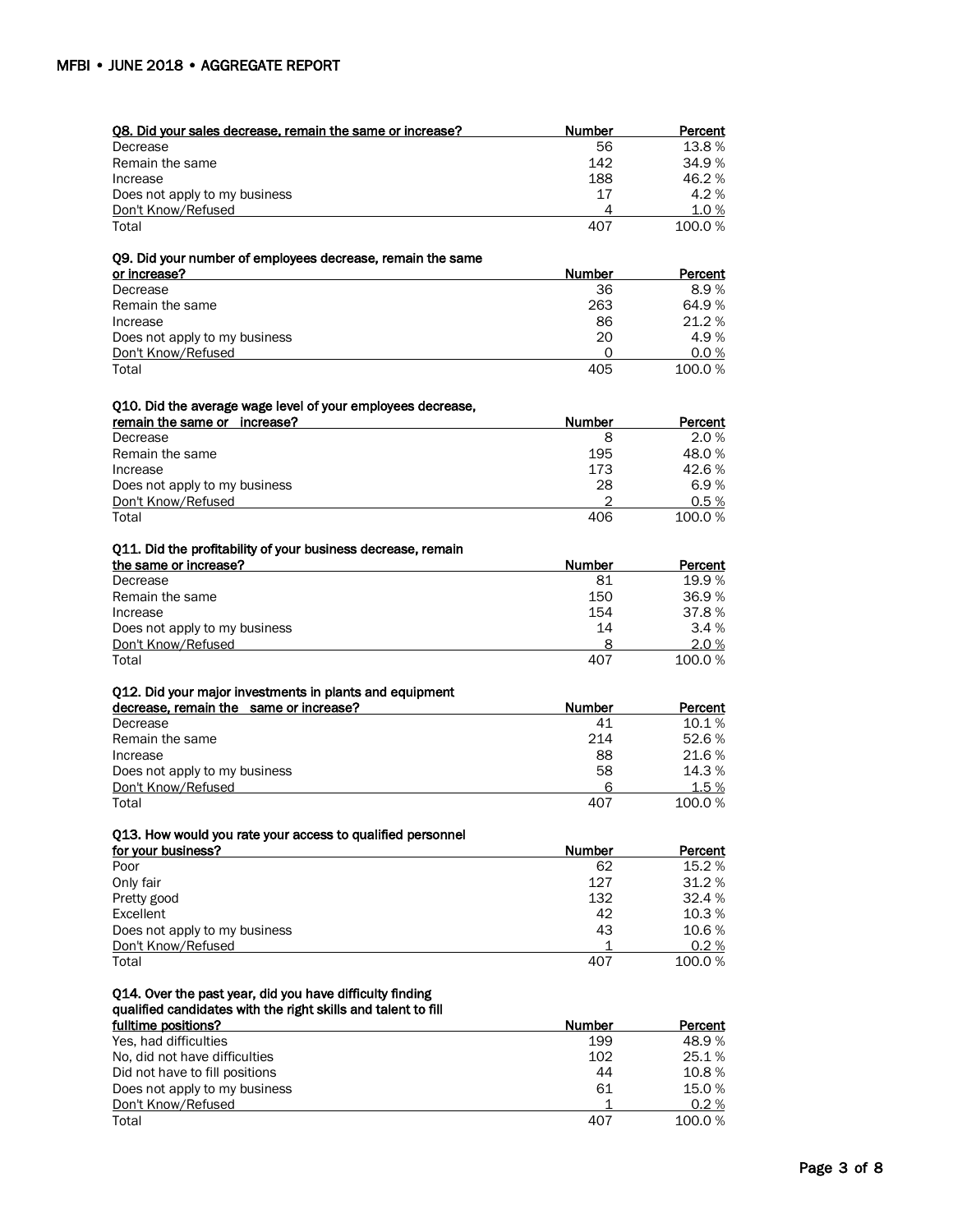# Q14A. Why did you have difficulty filling those positions?

| Was it because                                                 | <b>Number</b>  | <b>Percent</b> |
|----------------------------------------------------------------|----------------|----------------|
| Not enough people were interested or applied for the positions | 45             | 22.6%          |
| Not enough of the applicants were qualified for the positions  | 127            | 63.8%          |
| Other                                                          | 27             | 13.6%          |
| Total                                                          | 199            | 100.0%         |
| Other                                                          | Number         | Percent        |
| Both.                                                          | 16             | 59.3%          |
| They wanted too much for their services.                       | 1              | 3.7%           |
| They want the pay but don't want to work.                      | $\overline{1}$ | 3.7%           |
| Both of the above answers and the desire to work               | $\mathbf 1$    | 3.7%           |
| qualifications and drug testing issues                         | $\overline{1}$ | 3.7%           |
| Cant pass drug test                                            | $\mathbf 1$    | 3.7%           |
| people who were committed to long term employment              | $\mathbf 1$    | 3.7%           |
| Not enough applicants with appropriate personal hygiene and    |                |                |
| appearance for my job type.                                    | 1              | 3.7%           |
| Wage expectations.                                             | 1              | 3.7%           |
| <b>Both</b>                                                    | $\mathbf{1}$   | 3.7%           |
| All of the above                                               | $\mathbf{1}$   | 3.7%           |
| general poor work ethic in our local area                      | 1              | 3.7%           |
| Total                                                          | 27             | 100.0%         |
| Q14B. How did you end up filling those positions?              | <b>Number</b>  | Percent        |
| Didn't fill/ Still open/ Looking                               | 57             | 28.8%          |
| Persistence/ Kept looking                                      | 35             | 17.7%          |
| Trained under qualified people/ Compromise                     | 17             | 8.6%           |
| Temps/Employment agency/Contracted out                         | 15             | 7.6%           |
| Trained current employees                                      | $\overline{2}$ | 1.0%           |
| Stretched out the work load/ Restructured to do without        | 13             | 6.6%           |
| Went out of area/state to find them                            | $\overline{2}$ | 1.0%           |
| Head hunters/ Recruiters                                       | 10             | 5.1%           |
| Word of mouth/ Referrals/ Networking                           | 19             | 9.6%           |
| Raised wages/incentives                                        | 5              | 2.5%           |
| Online ads/ Social media                                       | 7              | 3.5%           |
| With a student/ Apprentice                                     | $\overline{7}$ | 3.5%           |
| Part Time Labor                                                | 3              | 1.5%           |
| Misc                                                           | $\mathbf 1$    | 0.5%           |
| Don't know/ Refused                                            | 5              | 2.5%           |
| Total                                                          | 198            | 100.0%         |

The next group of questions refers to your plans and expectations over the next six months. Within that timeframe…

| Q15. Do you expect your business' sales to |               |         |
|--------------------------------------------|---------------|---------|
| decrease, remain the same or increase?     | <b>Number</b> | Percent |
| Decrease                                   | 14            | 3.4%    |
| Remain the same                            | 105           | 25.8%   |
| Increase                                   | 277           | 68.1%   |
| Does not apply to my business              | 10            | 2.5%    |
| Don't Know/Refused                         |               | 0.2%    |
| Total                                      | 407           | 100.0%  |

Q16. Do you expect your business' profits to decrease,

| remain the same or increase?  | Number | Percent |
|-------------------------------|--------|---------|
| Decrease                      | 30     | 7.4 %   |
| Remain the same               | 125    | 30.8%   |
| Increase                      | 235    | 57.9%   |
| Does not apply to my business | 12     | 3.0%    |
| Don't Know/Refused            |        | 1.0%    |
| Total                         | 406    | 100.0%  |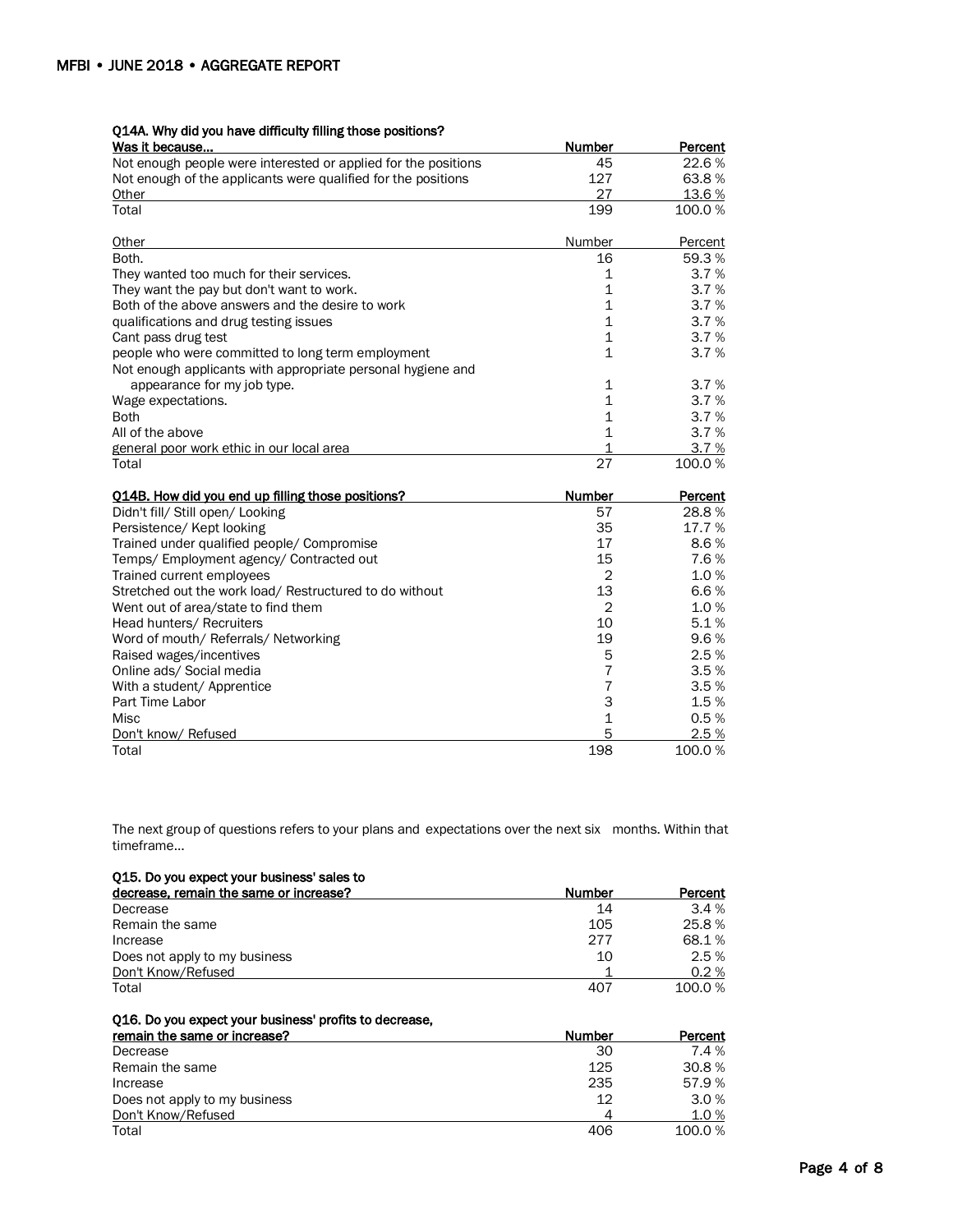### Q17. Are you planning to hire more employees, maintain the

#### number of employees you currently have, or, do you expect

| $111001$ of chiploycool you currently have, or, ao you on<br>that you might have to lay off some of your employees? | <b>Number</b>  | <b>Percent</b>  |
|---------------------------------------------------------------------------------------------------------------------|----------------|-----------------|
| Planning to hire more employees                                                                                     | 148            | 36.4%           |
| Will maintain number of employees                                                                                   | 232            | 57.0%           |
| May have to lay off employees                                                                                       | 10             | 2.5%            |
| Don't Know/Refused                                                                                                  | 10             | 2.5%            |
| Other                                                                                                               | 7              | 1.7%            |
| Total                                                                                                               | 407            | 100.0%          |
| Other                                                                                                               | Number         | Percent         |
| May terminate one part time employee and replace with full time                                                     | 1              | 14.3%           |
| Hire a contract worker                                                                                              | 1              | 14.3%           |
| Replace an employee                                                                                                 | 1              | 14.3%           |
| will need to replace our long-time office manager                                                                   | $\mathbf 1$    | 14.3%           |
| Does not apply                                                                                                      | $\mathbf 1$    | 14.3 %          |
| Depends on minimum wage.                                                                                            | $\mathbf{1}$   | 14.3%           |
| will replace retiring staff, but not add                                                                            | <u>1</u>       | 14.3%           |
| Total                                                                                                               | $\overline{7}$ | 100.0%          |
| Q18. Are you planning to decrease wages, keep wages the                                                             |                |                 |
| same, or increase wages for your employees?                                                                         | Number<br>2    | Percent<br>0.5% |
| Decrease                                                                                                            | 212            | 52.1%           |
| Keep the same<br>Increase                                                                                           | 153            | 37.6%           |
|                                                                                                                     | 35             | 8.6%            |
| Does not apply to my business<br>Don't Know/Refused                                                                 | 5              | 1.2%            |
| Total                                                                                                               | 407            | 100.0%          |
|                                                                                                                     |                |                 |
| Q19. Regarding your employees' benefit packages, are you<br>planning to                                             | Number         | Percent         |
| Eliminate benefits                                                                                                  | 1              | 0.2%            |
| Decrease existing benefits                                                                                          | 5              | 1.2%            |
| Keep benefits the same (no change)                                                                                  | 221            | 53.9%           |
| Add new benefits                                                                                                    | 24             | 5.9%            |
| Increase existing benefits                                                                                          | 15             | 3.7%            |
| Does not apply to my business                                                                                       | 137            | 33.4 %          |
| Don't Know/Refused                                                                                                  | 5              | 1.2%            |
| Other                                                                                                               | 2              | 0.5%            |
| Total                                                                                                               | 410            | 100.0%          |
| Other                                                                                                               | Number         | Percent         |
| Follow City guidelines                                                                                              | 1              | 50.0%           |
| Cooperating with another organization to split time with employee,                                                  |                |                 |
| other org will carry benefits.                                                                                      |                | 50.0%           |
| Total                                                                                                               | 2              | 100.0%          |
| Q20. Thinking specifically about any expected increased                                                             |                |                 |
| healthcare costs for your business, are you considering to                                                          | Number         | <b>Percent</b>  |
| Decrease healthcare benefits                                                                                        | 6              | 1.4%            |
| Increase employee premiums                                                                                          | 53             | 12.5 %          |
| Absorb the costs                                                                                                    | 87             | 20.5%           |
| I don't expect any healthcare cost increases                                                                        | 83             | 19.5 %          |
| I don't offer healthcare benefits to employees/Does not apply to my                                                 |                |                 |
| business                                                                                                            | 176            | 41.4 %          |
| Don't Know/Refused                                                                                                  | 16             | 3.8%            |
| Other                                                                                                               | 4              | 0.9%            |
| Total                                                                                                               | 425            | 100.0%          |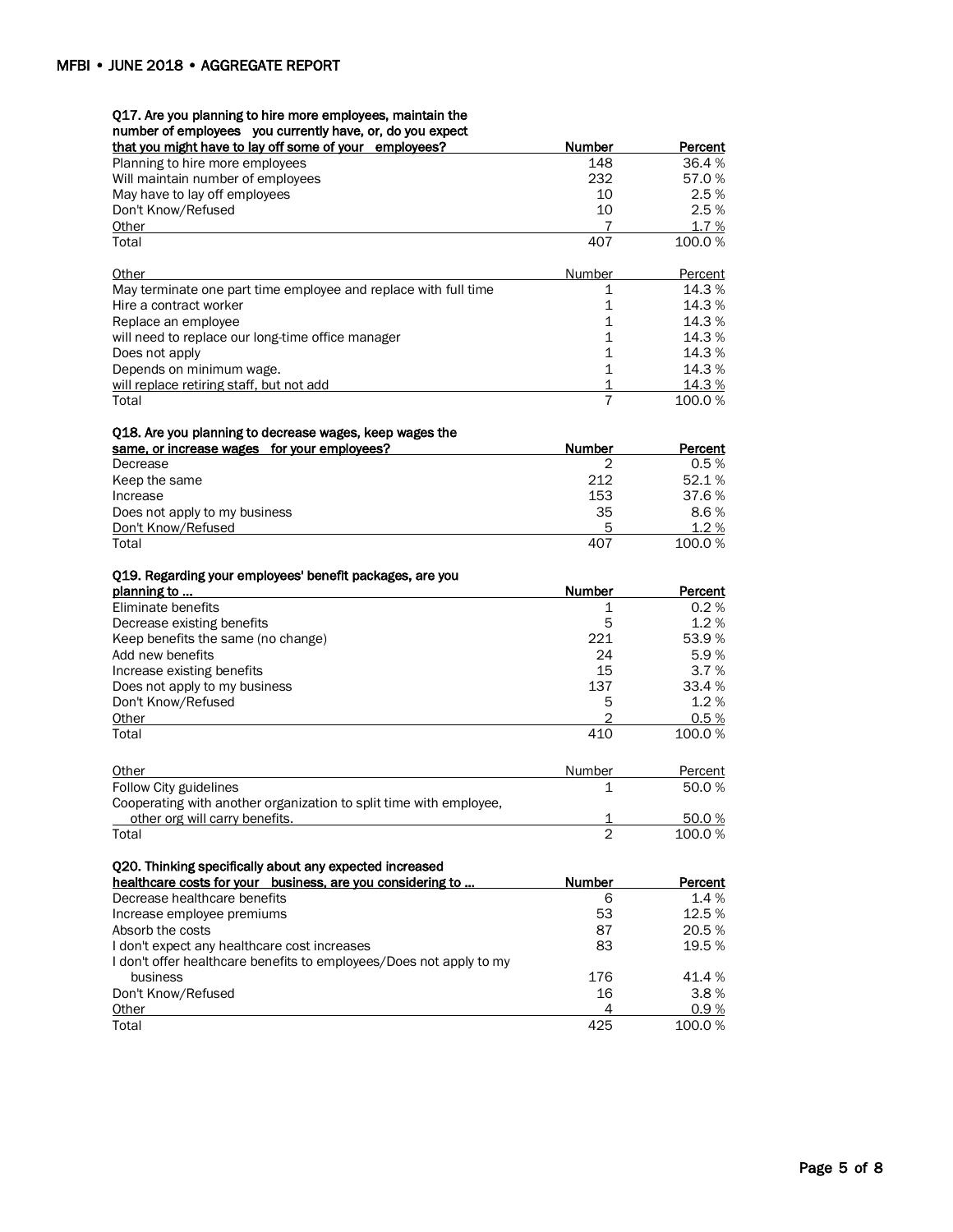| Q21. How many locations does your business have?              | Number        | Percent          |
|---------------------------------------------------------------|---------------|------------------|
| One                                                           | 300           | 73.7 %           |
| Two                                                           | 49            | 12.0%            |
| Three or more                                                 | 58            | 14.3%            |
| Don't Know/Refused                                            | 0             | 0.0%             |
| Other                                                         | 0             | 0.0%             |
| Total                                                         | 407           | 100.0%           |
| Q22. Over the next six months, are you planning to close      |               |                  |
| business locations, keep the same number of locations, or add |               |                  |
| new business locations?                                       | Number        | Percent          |
| Close business locations                                      | 11            | 2.7%             |
| Keep the same number of locations                             | 355           | 87.2%<br>8.4%    |
| Add new business locations<br>Don't Know/Refused              | 34<br>7       | 1.7%             |
| Total                                                         | 407           | 100.0%           |
| Q23. Are you planning to expand your business with a new      |               |                  |
| product line or a new service in that timeframe?              | Number        | Percent          |
| Yes, a new product line                                       | 39            | 9.6%             |
| Yes, a new service                                            | 52            | 12.8%            |
| Yes, both                                                     | 24            | 5.9%             |
| No, will not expand either                                    | 280           | 68.8%            |
| Don't Know/Refused                                            | 11            | 2.7%             |
| Other                                                         | 1             | 0.2%             |
| Total                                                         | 407           | 100.0%           |
| <u>Other</u>                                                  | <b>Number</b> | Percent          |
| might enlarge the scope of some the services already offered  | 1             | 100.0%           |
| Total                                                         | 1             | 100.0%           |
| Q24. Are you planning to invest in employee education or      |               |                  |
| training?                                                     | Number        | Percent          |
| Yes                                                           | 215           | 53.0%            |
| No                                                            | 163           | 40.1%            |
| Not sure                                                      | 28            | 6.9%             |
| Total                                                         | 406           | 100.0%           |
| Q25. Are you planning to purchase or lease any office         |               |                  |
| equipment?                                                    | Number        | Percent          |
| Yes                                                           | 92            | 22.6%            |
| No                                                            | 288           | 70.8%            |
| Not sure                                                      | 27            | 6.6%             |
| Total                                                         | 407           | 100.0%           |
| Q26. And what about investing in advertising for your         |               |                  |
| business?                                                     | Number<br>225 | Percent<br>55.3% |
| Yes<br>No                                                     | 152           | 37.3%            |
| Not sure                                                      | 30            | 7.4%             |
| Total                                                         | 407           | 100.0%           |
|                                                               |               |                  |
| Q27. In which areas of your business do you have the          |               |                  |
| greatest need for advice?                                     | Number        | Percent          |
| Human Resources                                               | 66<br>92      | 16.4%<br>22.9%   |
| Accounting and Finance<br>Sales and Marketing                 | 119           | 29.6%            |
| Personal Development                                          | 59            | 14.7%            |
| Business Growth/ Development                                  | 127           | 31.6%            |
| Legislative Consulting or Lobbying                            | 24            | 6.0%             |
| IT & Cyber Security                                           | 87            | 21.6%            |
| Legal                                                         | 62            | 15.4 %           |
| Other                                                         | 85            | 21.1%            |
| Not Sure                                                      | 20            | 5.0%             |
| Total                                                         | 741           |                  |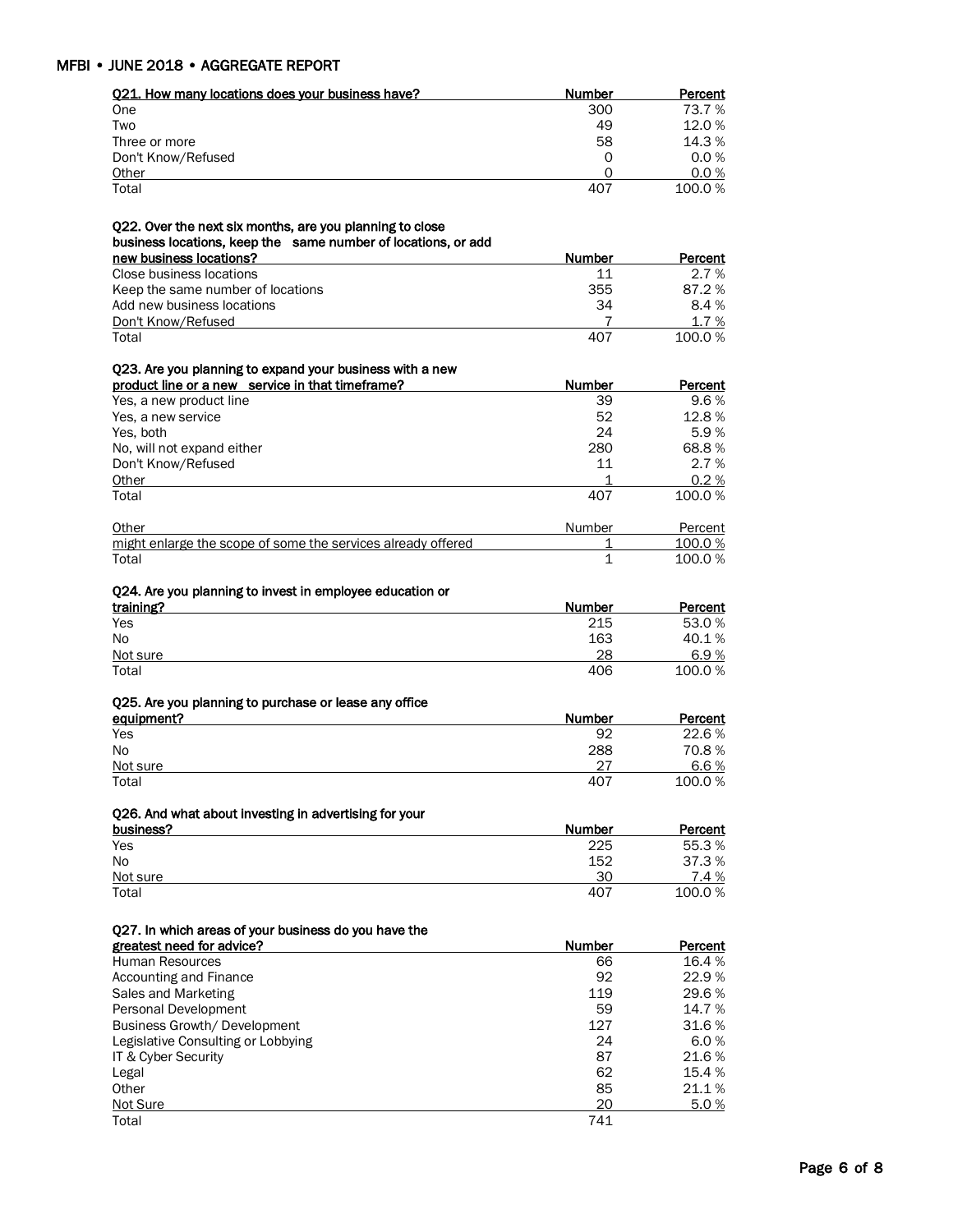| Other                     | Number | Percent |
|---------------------------|--------|---------|
| None.                     | 78     | 91.8%   |
| None of the above.        |        | 1.2%    |
| none of the above         | 1      | 1.2%    |
| Continuity                |        | 1.2%    |
| None                      |        | 1.2%    |
| Refused.                  | 1      | 1.2%    |
| USDA technical assistance |        | 1.2%    |
| Canine Care               |        | 1.2%    |
| Total                     | 85     | 100.0%  |

#### Q28. As a small business owner or leader, how often do you

#### seek advice from outside consultants when making business

| decisions? | -<br><b>Number</b> | Percent |
|------------|--------------------|---------|
| Never      | 61                 | 15.0 %  |
| Rarely     | 101                | 24.8%   |
| Sometimes  | 164                | 40.3%   |
| Often      | 57                 | 14.0%   |
| Always     | 18                 | 4.4 %   |
| Not Sure   | 6                  | 1.5 %   |
| Total      | 407                | 100.0%  |

#### Q29. Would access to a list of vetted business consultants be

| helpful to you and your business? | Number | Percent |
|-----------------------------------|--------|---------|
| Yes                               | 120    | 29.6 %  |
| <b>No</b>                         | 208    | 51.2%   |
| Not Sure                          | 78     | 19.2 %  |
| Total                             | 406    | 100.0 % |

#### Q30. For how many years has your company been in

| business?          | Number | Percent |
|--------------------|--------|---------|
| 1 to 5 years       | 39     | 9.6%    |
| 6 to 10 years      | 31     | 7.7%    |
| 11 to 15 years     | 37     | 9.1%    |
| 16 to 20 years     | 62     | 15.3%   |
| 21 to 25 years     | 39     | 9.6%    |
| 26 to 30 years     | 34     | 8.4%    |
| 31 to 50 years     | 98     | 24.2 %  |
| More than 50 years | 64     | 15.8 %  |
| Don't know/Refused |        | 0.2%    |
| Total              | 405    | 100.0%  |

| 031. What type of business or industry do you operate? | Number         | Percent |
|--------------------------------------------------------|----------------|---------|
| <b>Business services</b>                               | 56             | 13.8 %  |
| Professional services                                  | 69             | 17.0%   |
| Health care                                            | 19             | 4.7%    |
| Manufacturing or manufacturing supplier                | 43             | 10.6%   |
| Retail                                                 | 38             | 9.4%    |
| Real estate                                            | 9              | 2.2%    |
| Insurance                                              | 12             | 3.0%    |
| Public service (Government)                            | 6              | 1.5%    |
| Finance                                                | 14             | 3.4%    |
| Distribution/trucking                                  | 10             | 2.5%    |
| Food service                                           | 23             | 5.7%    |
| Non-profit                                             | 13             | 3.2%    |
| Telecommunications                                     | 1              | 0.2%    |
| Education                                              | 6              | 1.5%    |
| Construction                                           | 23             | 5.7%    |
| Recreation                                             | 13             | 3.2%    |
| Personal services                                      | 28             | 6.9%    |
| Childcare                                              | $\overline{2}$ | 0.5%    |
| Property management                                    | 10             | 2.5%    |
| Don't know/Refused                                     | 0              | 0.0%    |